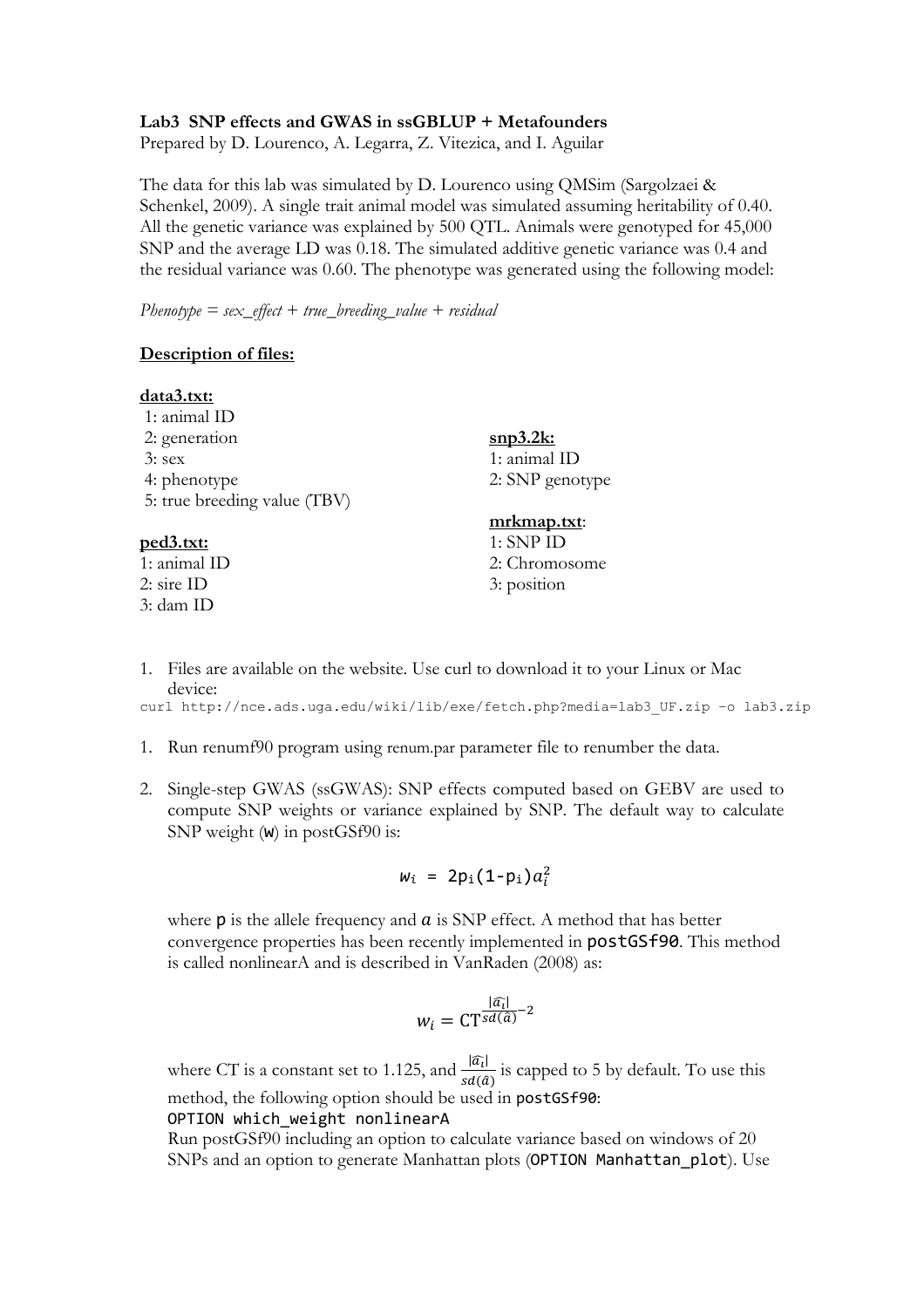the default linear weight and the nonlinearA weight. Include an option to compute pvalues (OPTION snp\_p\_value). Check the output files and compare results.

Hint 1: Although variance explained by SNP (SNP weight) is useful in the context of breeding and genetics, p-values can be computed to declare significance of SNP. This computation requires the inverse of the LHS of the MME (Aguilar et al., 2019 https://doi.org/10.1186/s12711-019-0469-3). To obtain p-values for SNP, both blupf90 and postGSf90 should include OPTION snp\_p\_value.

Hint 2: postGSf90 prints Manhattan plots on the screen and also creates files for printing in R (Sft1e2.R, Vft1e2.R, Pft1e2.R) and in Gnuplot (Sft1e2.gnuplot, Vft1e2.gnuplot and Pft1e2.gnuplo).

Hint 3: Check all the options related to GWAS here: http://nce.ads.uga.edu/wiki/doku.php?id=readme.pregsf90

Hint 4: Although this exercise was based on ssGBLUP, you can use the tricks from yesterday to switch to GBLUP.

3. Iterative WssGBLUP: The weights computed in exercise 2 can be used to construct a weighted genomic relationship matrix  $G_w = \frac{z\Delta z'}{2\sum p_i(1-p_i)}$ , and this matrix is used to compute new GEBV assuming SNP explain different proportions of variance. In this way, ssGBLUP becomes a weighted ssGBLUP (WssGBLUP). The WssGBLUP is an iterative method, where weights are used in several rounds, until there is no more change between weights in iteration t and t-1. Usually, 2 to 5 rounds are enough to obtain convergence. Run two rounds of blupf90 and postGSf90 for both linear and nonlinearA methods. Compare breeding values and SNP effects from both runs. You will see that Manhattan plots can also be generated. Check the Manhattan plots and the maximum variance explained by SNP.

Hint 1: blupf90 and postGSf90 read a file with weights for each SNP if OPTION weightedG file name is used. By default, all SNP have the same weight, so this file is actually a vector of dimension  $N \times 1$ ; where  $N$  is the number of SNP. If there are 50,000 SNP, the following command will create a vector of dimension 50,000 x 1: awk 'BEGIN {for  $(i==1;i<50000;i++)$  print  $1$ }' > w.txt

Hint 2: updated weights are in column 7 of snp\_sol (output from postGSf90). Use the following Unix command to create the new weight file (dimension  $N \times 1$ ) to be used in the second round of blupf90 and postGSf90. awk '{if (\$1==1) print \$7}' snp\_sol > W